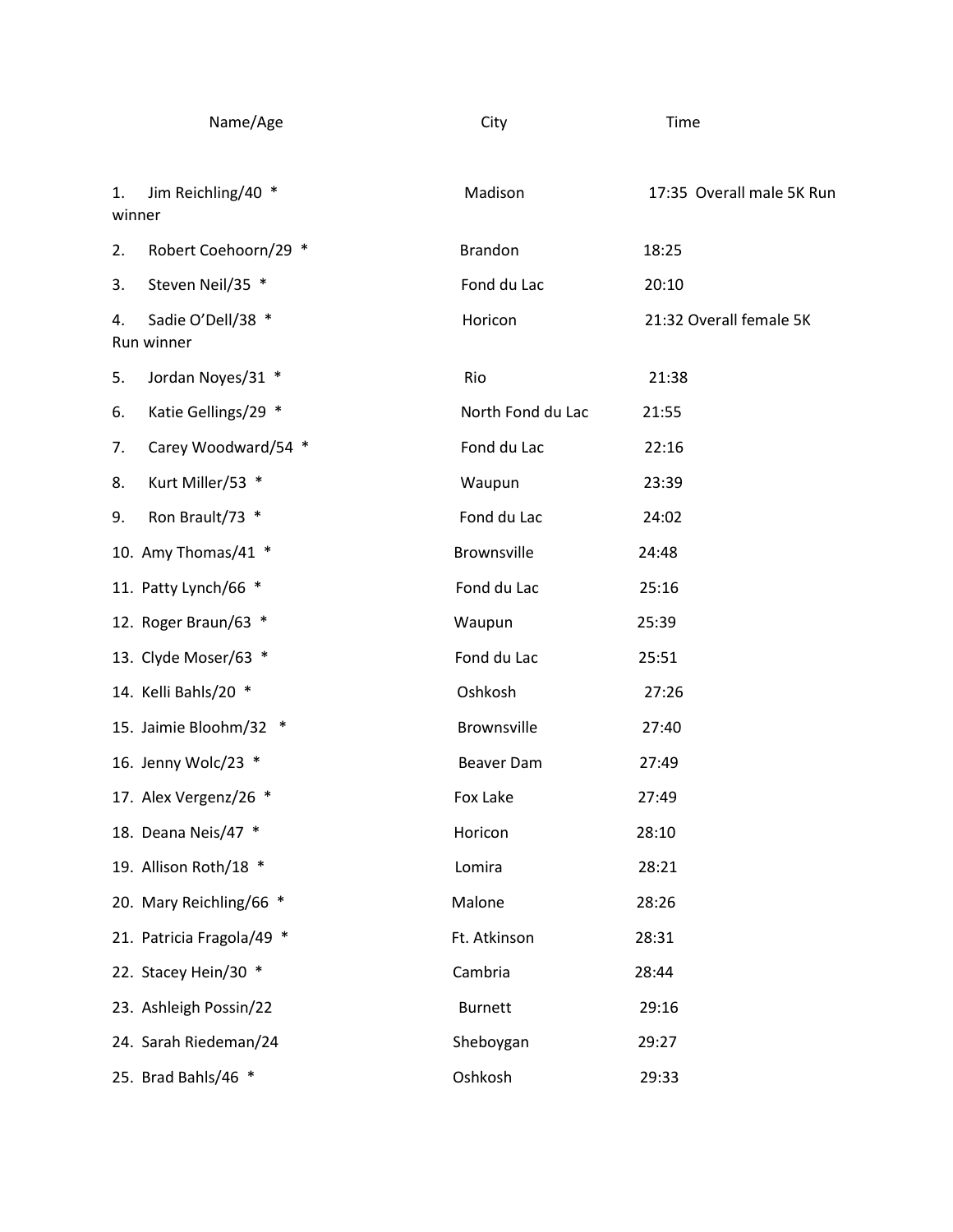| 26. Laurie Zacharias/34 *             | Waupun          | 29:45 |                            |
|---------------------------------------|-----------------|-------|----------------------------|
| 27. Lee McCann/75 *                   | Oshkosh         | 29:54 |                            |
| 28. John McDowell/67 *                | Lindenhurst, IL | 31:13 |                            |
| 29. Christie Christie/54 *            | Hartford        | 31:30 |                            |
| 30. Matthew Courchane/49 *            | Mukwonago       | 31:34 |                            |
| 31. Dion Kardaris/13 *                | Waupun          | 32:37 |                            |
| 32. Mike Culver/47 *                  | Beaver Dam      | 32:38 |                            |
| 33. Jim Burhop/58                     | Pewaukee        | 32:45 |                            |
| 34. Tim Mutterer/56                   | Caledonia       | 32:49 |                            |
| 35. Tammy Horton/41                   | Waupun          | 32:55 |                            |
| 36. Sandra Scalzitti/50 *             | Greendale       | 35:56 |                            |
| 37. David Redeker/70 *                | Ripon           | 36:53 |                            |
| 38. Rachel Schneeweis/35              | Jackson         | 37:49 |                            |
| 39. Laurie Cluppert/53                | <b>Brandon</b>  | 38:01 |                            |
| 40. Sharon Secord/52 *<br>Walk winner | Fond du Lac     |       | 39:35 Overall 5K female    |
| 41. Lynn Burhop/56 *                  | Pewaukee        | 39:57 | Walk                       |
| 42. Brittani Noyes/28                 | Rio             | 40:04 |                            |
| 43. Ruth Schmoldt/73 *                | Palatine, IL    | 48:37 | Walk                       |
| 44. Henry White/9 *                   | Sheboygan       | 49:36 |                            |
| 45. Debra White/65                    | Waupun          | 48:38 |                            |
| 46. Chelsey Reierson/24 *             | Rio             | 49:55 | Walk                       |
| 47. Bill Ripp/65 *<br>winner          | Hartford        |       | 50:54 Overall 5K male Walk |
| 48. Joe Schaefer/68 *                 | Horicon         | 50:55 | Walk                       |
| 49. Sue Schaefer/67 *                 | Horicon         | 52:42 | Walk                       |
| 50. Kathy Welhoefer/57                | Waterloo        | 53:23 | Walk                       |
| 51. Chrissy Richards/46 *             | Oconomowoc      | 54:28 | Walk                       |
| 52. Kyle Knoke/45 *                   | Neosho          | 54:29 | Walk                       |